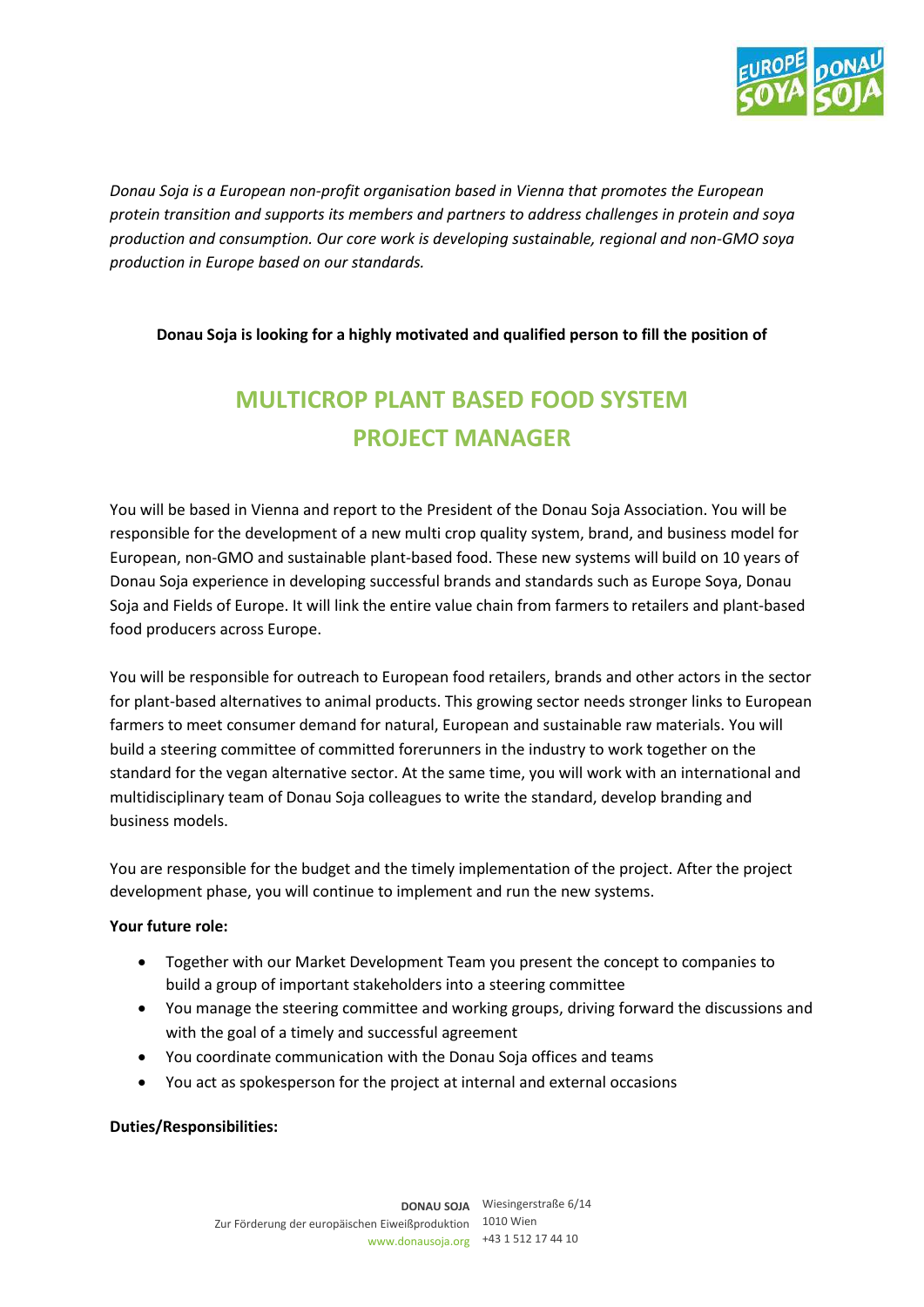

- You collaborate with the president and the executive leadership of Donau Soja to ensure internal information and decision flows
- You develop marketing and communication materials for the projects
- You organize, manage and document meetings in internal and external formats
- You create guidelines, standard documents and related material
- You work with colleagues to get internal services and support for the projects
- You create contracts with service providers and manage the relationship with them
- You perform other related duties as assigned.

### **Job requirements:**

- Outgoing and entrepreneurial personality
- Interest in sustainable agriculture and food production
- Ability to manage complex and demanding multi stakeholder projects
- Work experience in a similar environment and project management
- Strong leadership skills
- Excellent verbal and written communication skills in English. German. Other European languages are a plus.
- Excellent communicator: ability to work with management, employees, media, and the larger community, strong interpersonal skills
- Experience in an international work environment
- University degree in environmental studies, agriculture, or natural sciences or other relevant studies
- Pro-active and passionate personality, self-motivated and flexible
- Structured and well-organised way of working, high resilience, attention to detail
- Ready to travel within Europe
- Proficient in Microsoft Office Suite or related software.

# **We offer you:**

- Contribute to shaping the success of a successful and fast growing international not-for-profit organisation
- Work in an international team (colleagues from seven European countries)
- Work at the interface between the private sector, politics, and civil society
- Full-time position
- Vienna 1010 central location

For this position we offer an attractive salary that matches your qualifications and experience. For legal reasons we would like to point out that a minimum salary of EUR 60,000 gross per year applies. Overpayment is possible if you have the appropriate professional experience and qualifications.